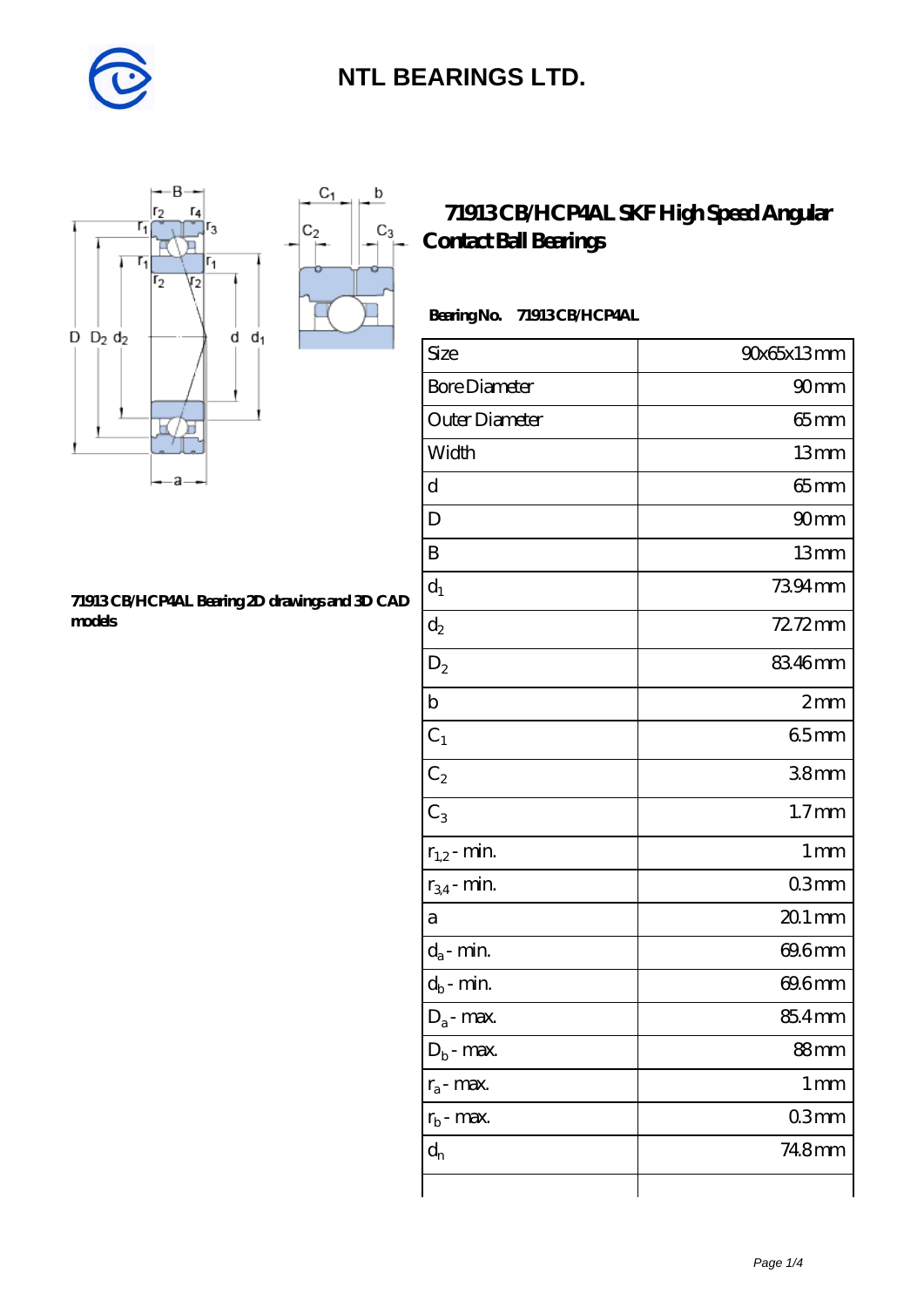

| Basic dynamic load rating-<br>С          | 106kN           |
|------------------------------------------|-----------------|
| Basic static load rating - $C_0$         | 9.5kN           |
| Fatigue load limit - $P_u$               | 04kN            |
| Limiting speed for grease<br>lubrication | 24000r/min      |
| Limiting speed for oil<br>lubrication    | 36000mm/min     |
| Ball - $D_w$                             | 5556mm          |
| $Ball - z$                               | 32              |
| $G_{ref}$                                | 296cm3          |
| Calculation factor - $f_0$               | 99              |
| Preload class $A - G_A$                  | 35N             |
| Preload class $B - G_B$                  | 70N             |
| Preload class C - $G_C$                  | 210N            |
| Calculation factor - f                   | 1.13            |
| Calculation factor - f                   | 1               |
| Calculation factor - f <sub>2A</sub>     | 1               |
| Calculation factor - f <sub>2B</sub>     | 1.03            |
| Calculation factor - $f_{\chi}$          | 1.08            |
| Calculation factor - $f_{HC}$            | 1.01            |
| Preload class A                          | 43N/micron      |
| Preload class B                          | 56N/micron      |
| Preload class C                          | 90N/micron      |
| $d_1$                                    | 7394mm          |
| $d_2$                                    | 72.72mm         |
| $D_2$                                    | 83.46mm         |
| $C_1$                                    | 65mm            |
| $C_{2}$                                  | 38mm            |
| $C_3$                                    | $1.7$ mm        |
| $r_{1,2}$ min.                           | 1 <sub>mm</sub> |
|                                          |                 |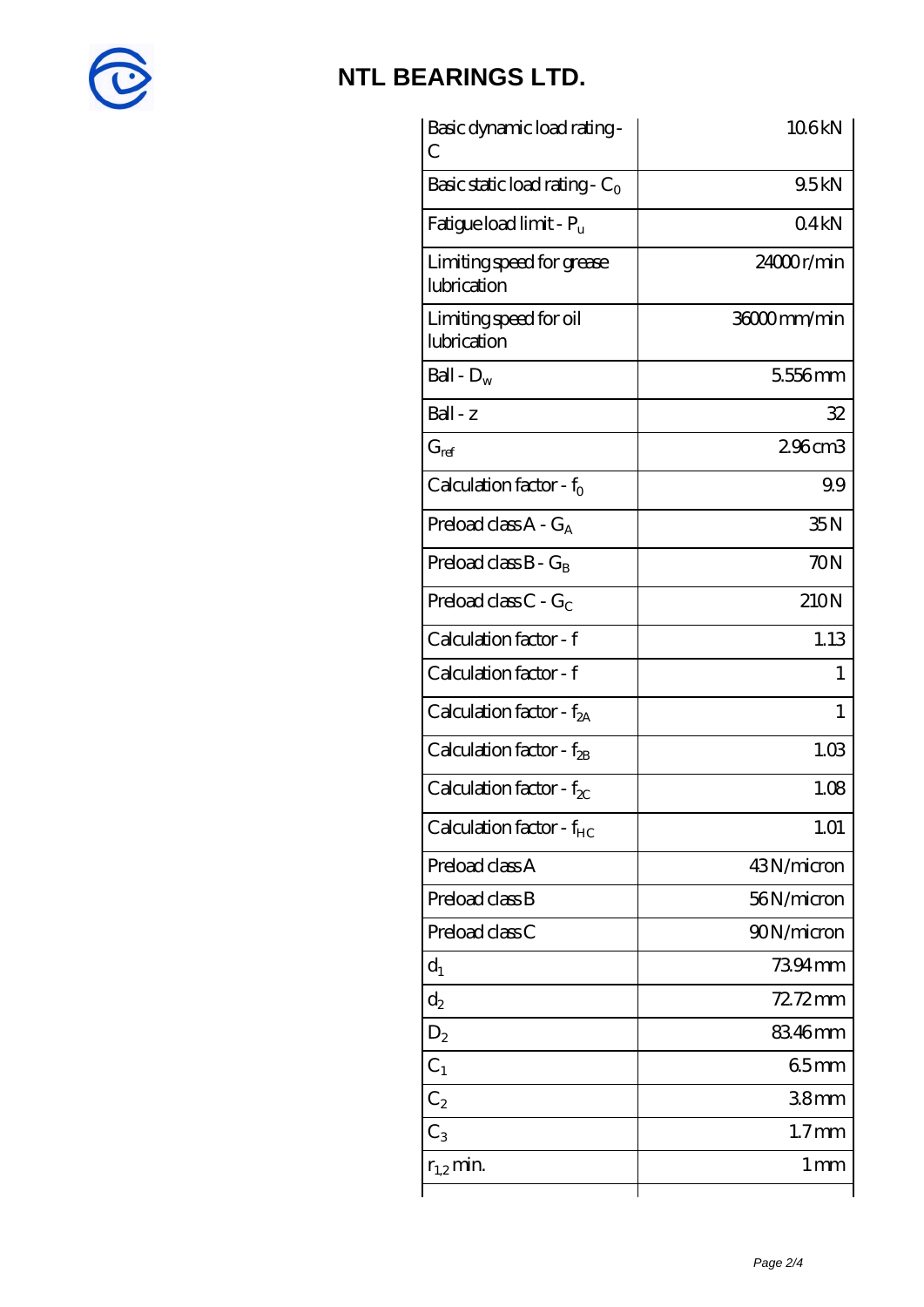

| $r_{34}$ min.                               | 03mm                  |
|---------------------------------------------|-----------------------|
| $d_a$ min.                                  | 69.6mm                |
| $d_b$ min.                                  | 69.6mm                |
| $D_a$ max.                                  | 85.4mm                |
| $Db$ max.                                   | 88mm                  |
| $r_a$ max.                                  | $1 \,\mathrm{mm}$     |
| $r_{\rm b}$ max.                            | 03mm                  |
| $d_{n}$                                     | 748mm                 |
| Basic dynamic load rating C                 | 14.3kN                |
| Basic static load rating $C_0$              | 15.3kN                |
| Fatigue load limit Pu                       | 04kN                  |
| Attainable speed for grease<br>lubrication  | 24000r/min            |
| Attainable speed for oil-air<br>lubrication | 36000r/min            |
| Ball diameter $D_w$                         | 5556mm                |
| Number of balls z                           | 32                    |
| Reference grease quantity<br>$G_{ref}$      | $296$ cm <sup>3</sup> |
| Preload class $A G_A$                       | 35N                   |
| Static axial stiffness, preload<br>classA   | 43N/μ m               |
| Preload class $BG_B$                        | 70N                   |
| Static axial stiffness, preload<br>classB   | $56N/\mu$ m           |
| Preload class C $G_C$                       | 210N                  |
| Static axial stiffness, preload<br>classC   | $90N/\mu$ m           |
| Calculation factor f                        | 1.13                  |
| Calculation factor $f_1$                    | 1                     |
| Calculation factor $f_{2A}$                 | 1                     |
| Calculation factor $f_{\rm 2B}$             | 1.03                  |
| Calculation factor $f_{\chi}$               | 1.08                  |
|                                             |                       |
| Calculation factor $f_{HC}$                 | 1.01                  |